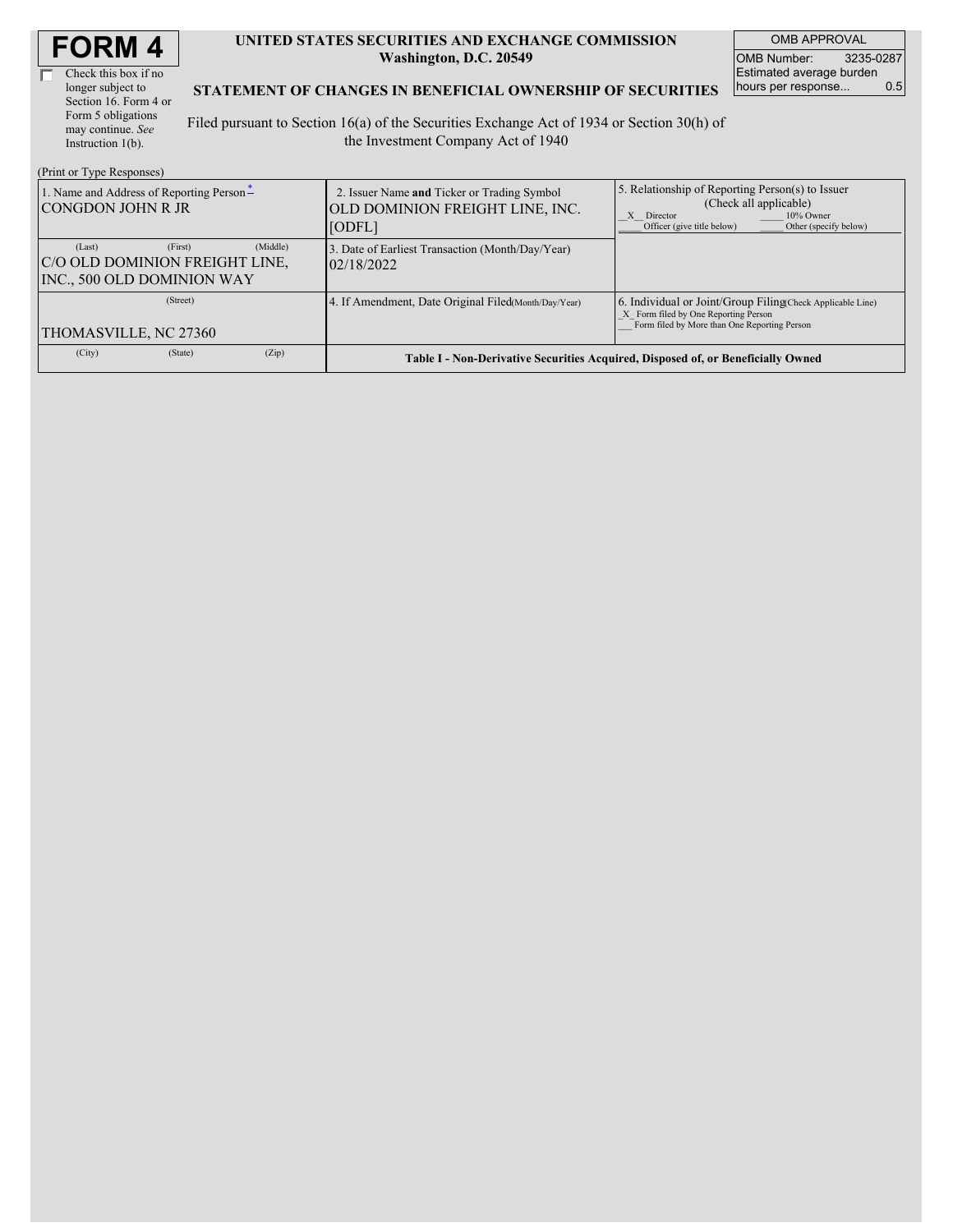| 1. Title of Security<br>$($ Instr. 3 $)$ | 2. Transaction<br>Date<br>(Month/Day/Year) any | 2A. Deemed<br>Execution Date, if Code<br>(Month/Day/Year) | $($ Instr. $8)$ |                           | (D)    | (A) or Disposed of<br>(Instr. $3, 4$ and $5$ ) |        | 3. Transaction 4. Securities Acquired 5. Amount of Securities<br><b>Beneficially Owned Following</b><br>Reported Transaction(s)<br>(Instr. $3$ and $4$ ) | 6.<br>Ownership<br>Form:<br>Direct (D) | 7. Nature of<br>Indirect<br>Beneficial<br>Ownership<br>or Indirect (Instr. 4)                                                 |
|------------------------------------------|------------------------------------------------|-----------------------------------------------------------|-----------------|---------------------------|--------|------------------------------------------------|--------|----------------------------------------------------------------------------------------------------------------------------------------------------------|----------------------------------------|-------------------------------------------------------------------------------------------------------------------------------|
|                                          |                                                |                                                           | Code            | $\ensuremath{\mathbf{V}}$ | Amount | $(A)$ or<br>(D)                                | Price  |                                                                                                                                                          | (1)<br>$($ Instr. 4 $)$                |                                                                                                                               |
| Common Stock                             | 02/18/2022                                     |                                                           | G               | $\ensuremath{\mathbf{V}}$ | 981    | $\overline{D}$                                 | $\$$ 0 | $1,923,627$ (1)                                                                                                                                          |                                        | As trustee<br>of the John<br>${\bf R}.$<br>Congdon,<br>Jr.<br>Revocable<br><b>Trust</b>                                       |
| Common Stock                             | 05/10/2022                                     |                                                           | $\mathbf G$     | $\ensuremath{\mathbf{V}}$ | 116    | $\overline{D}$                                 | $\$$ 0 | $1,899,363$ <sup>(2)</sup>                                                                                                                               |                                        | As trustee<br>of the John<br>${\bf R}.$<br>Congdon,<br>Jr.<br>Revocable<br>Trust                                              |
| Common Stock                             | 05/18/2022                                     |                                                           | $\mathbf{A}$    |                           | 546    | $\boldsymbol{\rm{A}}$                          | $\$$ 0 | $1,091 \underline{11}$                                                                                                                                   | $\mathbf D$                            |                                                                                                                               |
| Common Stock                             |                                                |                                                           |                 |                           |        |                                                |        | 69,239                                                                                                                                                   |                                        | By wife as<br>trustee of<br>the John R.<br>Congdon,<br>Jr. 2015<br>Irrevocable<br>Trust for<br>Benefit of<br>Brian H.<br>Demo |
| Common Stock                             |                                                |                                                           |                 |                           |        |                                                |        | 0(3)                                                                                                                                                     |                                        | As trustee<br>of the John<br>${\bf R}.$<br>Congdon,<br>Jr. 2020<br><b>GRAT</b>                                                |
| Common Stock                             |                                                |                                                           |                 |                           |        |                                                |        | $102,902 \frac{(4)}{2}$                                                                                                                                  |                                        | As trustee<br>of the John<br>R.<br>Congdon,<br>Jr. 2021<br><b>GRAT</b>                                                        |
| Common Stock                             |                                                |                                                           |                 |                           |        |                                                |        | $100,000$ <sup>(5)</sup>                                                                                                                                 |                                        | As trustee<br>of the John<br>R.<br>Congdon,<br>Jr. 2022<br><b>GRAT</b>                                                        |

Reminder: Report on a separate line for each class of securities beneficially owned directly or indirectly.

**Persons who respond to the collection of information contained in this form are not required to respond unless**

**the form displays a currently valid OMB control number.**

SEC 1474 (9-02)

**Table II - Derivative Securities Acquired, Disposed of, or Beneficially Owned (***e.g.***, puts, calls, warrants, options, convertible securities)**